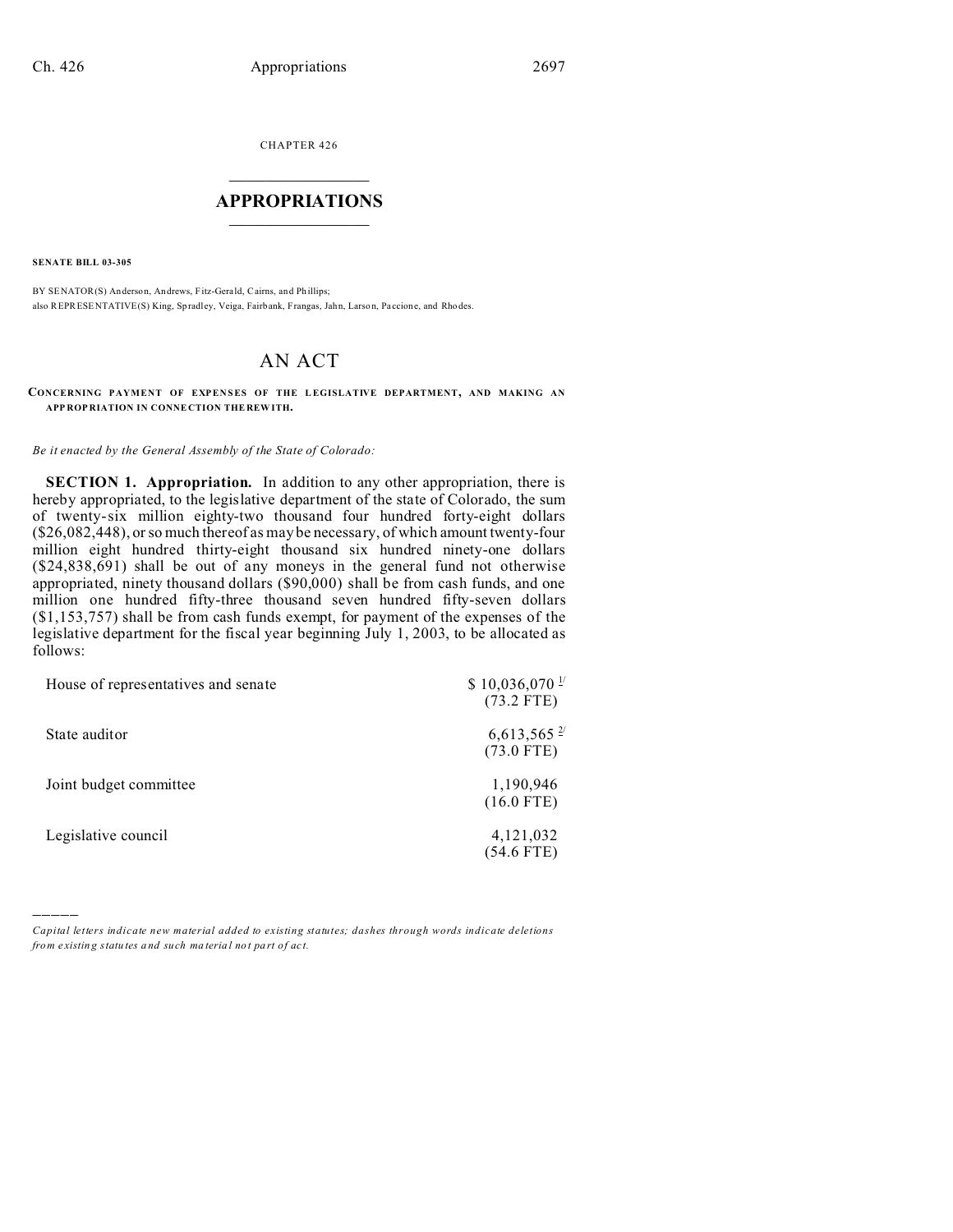| 2698                        | Appropriations | Ch. 426                                |
|-----------------------------|----------------|----------------------------------------|
| Committee on legal services |                | $4,120,835\frac{3}{2}$<br>$(56.0$ FTE) |

Total legislative department \$26,082,448

- $1/2$  Of this amount, \$90,000 is appropriated out of cash funds generated by the sale of bill boxes and legislative directories and \$9,946,070 is appropriated out of the general fund. It is the intent of the general assembly that, of this amount, any moneys budgeted for special session costs during the 2003-04 fiscal year that are not expended for this purpose during the 2003 interim be expended for legislative aides during the 2004 regular session. The executive committee of legislative council shall determine the amount of moneys available for expenditure for legislative aides no later than December 1, 2003.
- <sup>2/</sup> Of this amount, \$5,459,808 is appropriated out of the general fund, \$550,000 is appropriated out of cash funds exempt received from various departments for audits, \$500,000 is appropriated out of cash funds exempt received from the department of human services for evaluation of the works program pursuant to section 26-2-723, Colorado Revised Statutes, and \$103,757 is appropriated out of cash funds exempt received from the agencies audited under the provisions of tobacco settlement programs pursuant to section 2-3-113 (7), Colorado Revised Statutes.
- 3/ In addition, it is anticipated that, during the 2003-04 fiscal year, the tax levy on civil actions provided for in section 2-5-119, Colorado Revised Statutes, will return approximately \$250,000 to the general fund to offset expenses of the revision of statutes by the office of legislative legal services.

**SECTION 2. Appropriation.** In addition to any other appropriation, there is hereby appropriated, to the legislative department of the state of Colorado, the sum of twenty-six million eighty-one thousand seven hundred six dollars (\$26,081,706), or so much thereof as may be necessary, of which amount twenty-four million eight hundred thirty-seven thousand nine hundred forty-nine dollars (\$24,837,949) shall be out of any moneys in the general fund not otherwise appropriated, ninety thousand dollars (\$90,000) shall be from cash funds, and one million one hundred fifty-three thousand seven hundred fifty-seven dollars (\$1,153,757) shall be from cash funds exempt, for payment of the expenses of the legislative department for the fiscal year beginning July 1, 2003, to be allocated as follows:

| House of representatives and senate | $$10,036,070$ <sup>1/</sup><br>$(73.2$ FTE) |
|-------------------------------------|---------------------------------------------|
| State auditor                       | $6,612,976$ <sup>2/</sup><br>$(73.0$ FTE)   |
| Joint budget committee              | 1,190,793<br>$(16.0$ FTE)                   |
| Legislative council                 | 4,121,032<br>$(54.6$ FTE)                   |